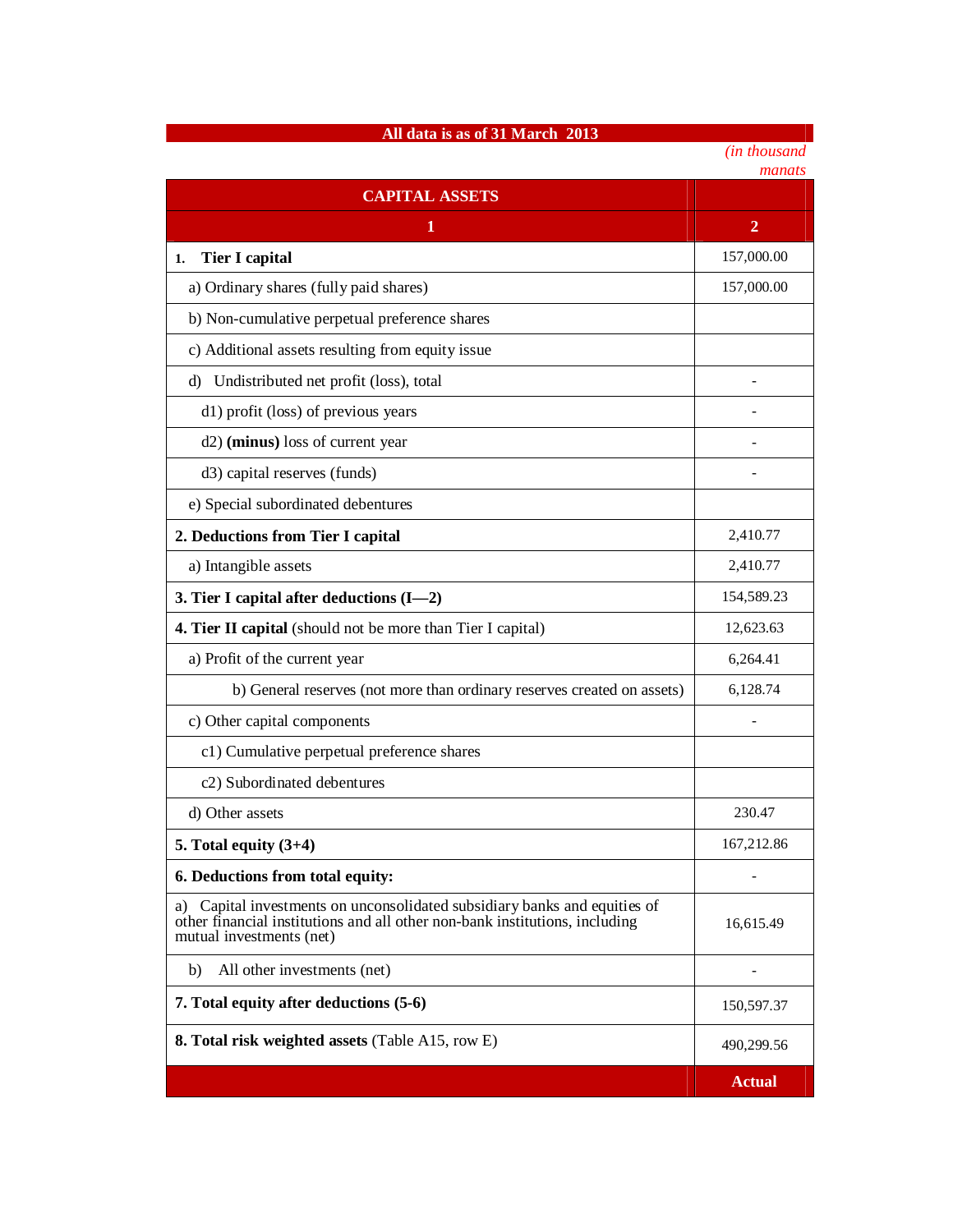| 9. Tier I capital adequacy ratio $(3.8) \times 100$ | 31.53% |
|-----------------------------------------------------|--------|
| 10. Total capital adequacy ratio $(7.8) \times 100$ | 30.72% |

## *(in thousand manats)*

| <b>Information about credit risks</b> |               |                                  |  |
|---------------------------------------|---------------|----------------------------------|--|
|                                       | <b>Amount</b> | <b>Share in credit portfolio</b> |  |
| Overdue loans:                        | 75110.17      | 26.05%                           |  |
| Nonprime loans, total:                | 33914.36976   | 11.76%                           |  |
| Unsatisfactory                        | 31365.0961    | 10.88%                           |  |
| Hazardous                             | 26.36076      | 0.01%                            |  |
| Non-performing                        | 2522.9129     | 0.87%                            |  |
| Reserves created on loans, total:     | 18,731.86     | 6.50%                            |  |
| ordinary                              | 6,783.60      | 2.35%                            |  |
| target                                | 11,948.26     | 4.14%                            |  |

| <b>CONSIDERABLE CREDIT REQUIREMENTS OF THE BANK</b> |               |                        |
|-----------------------------------------------------|---------------|------------------------|
|                                                     | <b>Amount</b> | Ratio to total capital |
| Total considerable credit requirements              | 175363.56     | 104.87%                |

| <b>BANK CURRENCY POSITION</b> |           |          |  |
|-------------------------------|-----------|----------|--|
| Net FX position, total        | maks. 20% | .78%     |  |
| Total square:                 | maks. 15% | $0.00\%$ |  |

*(in thousand manats)*

**Off-balance liabilities**